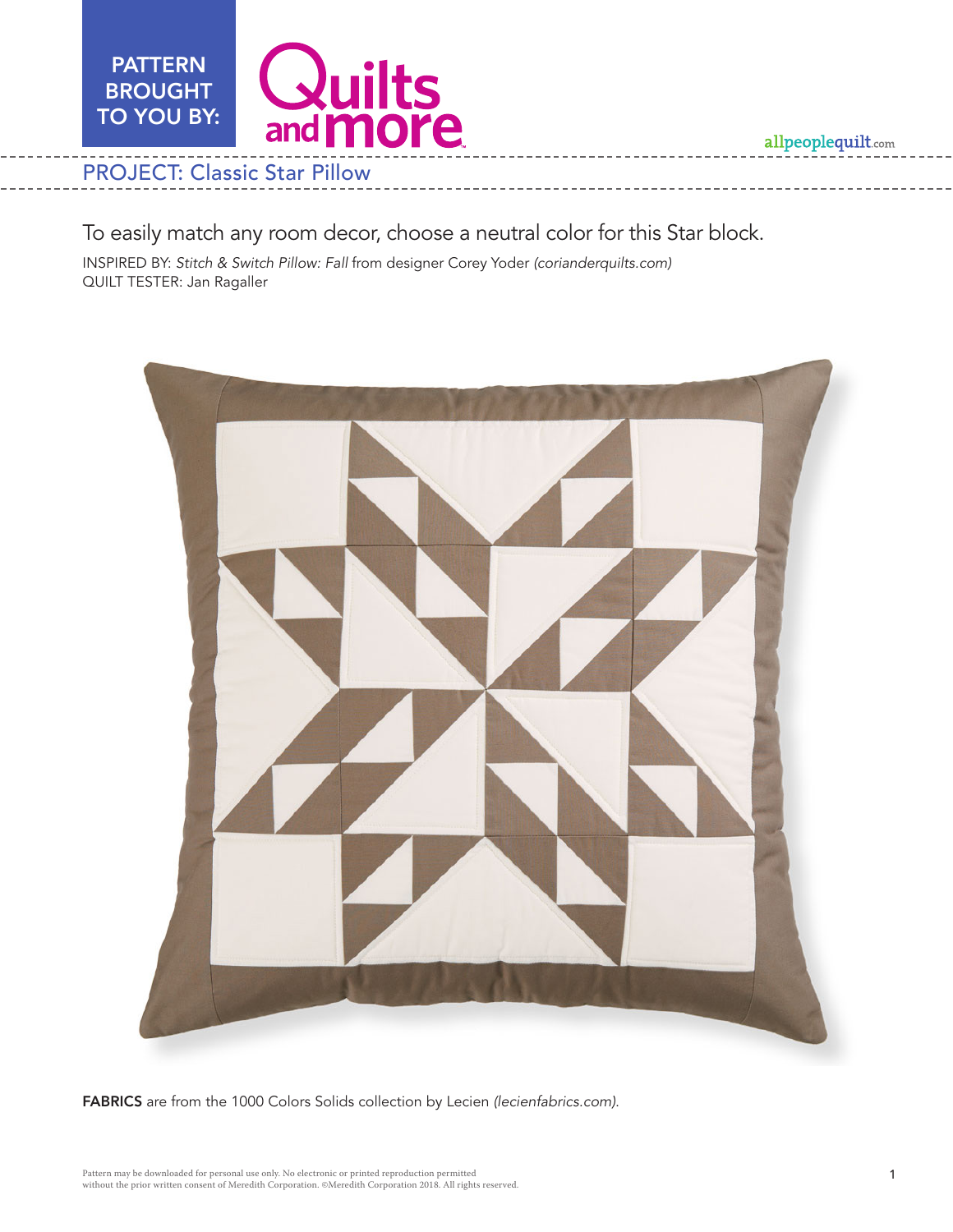# PATTERN BROUGHT TO YOU BY:

# **Quilts**<br>and **more**

# PROJECT: Classic Star Pillow

Finished size: 241 ⁄2" square Finished block: 18" square

### MATERIALS

Yardages and cutting instructions are based on 42" of usable fabric width.

- $\Box$  1/<sub>2</sub> yard solid brown (block, border)
- $\Box$  1/2 yard solid cream (block)
- $\Box$   $\%$  yard backing fabric
- $\Box$  27"-square muslin (lining)
- $\Box$  27"-square batting
- $\Box$  24"-square pillow form

#### CUT FABRICS

Cut pieces in the following order.

#### **From solid brown, cut:**

- 2—3½ $\times$ 24½" rectangles
- 2—3½ $\times$ 18½" rectangles
- $\blacksquare$  18—3<sup>1</sup>/<sub>8</sub>" squares, cutting each in half diagonally for 36 small triangles total

#### **From solid cream, cut:**

- $\blacksquare$  1—10¼" square, cutting it diagonally twice in an X for 4 large triangles
- $\blacksquare$  2—5%" squares, cutting each in half diagonally for 4 medium triangles total
- $4 5$ " squares
- 6—3¼" squares, cutting each in half diagonally for 12 small triangles total **From backing fabric, cut:**
- 2—14¾ $\times$ 24½" rectangles

#### ASSEMBLE BLOCK

Measurements include 1 ⁄4" seam allowances. Sew with right sides together unless otherwise stated.

Press seams in directions indicated by arrows on diagrams. If no direction is specified, press seam toward darker fabric.

1) Referring to **Diagram 1,** sew together a solid brown small triangle and a solid cream small triangle, being careful not to stretch bias edges. Press open to make a triangle-square. The

triangle-square should be 23 ⁄4" square including seam allowances.

- 2) Referring to **Diagram 2,** sew a solid brown small triangle to right-hand edge of Step 1 triangle-square.
- 3) Referring to **Diagram 3,** sew a solid brown small triangle to top edge of Step 2 unit to make a pieced triangle unit.
- 4) Repeat steps 1–3 to make 12 pieced triangle units.
- **PILLOW**<br> **PILLOW TEATIVE CONTROLLY (2)**  $\frac{1}{2}$  and the space of the space of the space of the space of the space of the space of the space of the space of the space of the space of the space of the space of the space 5) Referring to **Diagram 4,** sew a pieced triangle unit to left-hand edge of a solid cream large triangle. Add a pieced triangle unit to righthand edge of solid cream large triangle to make a Flying Geese unit **(Diagram 5).** The unit should be  $9\frac{1}{2} \times 5$ " including seam allowances.
	- 6) Repeat Step 5 to make four Flying Geese units total.
	- 7) Referring to **Diagram 6,** sew together remaining pieced triangle units and solid cream medium triangles to make four pieced triangle-squares total. Each should be 5" square including seam allowances.
	- 8) Referring to **Diagram 7,** join pieced triangle-squares in pairs. Sew together pairs to make a pinwheel unit. The unit should be  $9\frac{1}{2}$ " square including seam allowances.
	- 9) Referring to **Diagram 8,** lay out solid cream 5" squares, Flying Geese units, and pinwheel unit in three rows. Sew together pieces in rows. Join rows to make a block. The block should be 181 ⁄2" square including seam allowances.

#### ASSEMBLE PILLOW TOP

- 1) Referring to **Pillow Top Assembly**  Diagram, sew solid brown  $3\frac{1}{2}\times18\frac{1}{2}$ " rectangles to opposite block edges. Press seams toward solid brown rectangles.
- **2**) Add solid brown  $3\frac{1}{2} \times 24\frac{1}{2}$ " rectangles to remaining block edges to make pillow top. Press seams toward solid brown rectangles. The pillow top should be 241 ⁄2" square including seam allowances.

#### FINISH PILLOW

- 1) Layer pillow top, batting, and muslin lining; baste.
- 2) Quilt as desired. Pillow tester Jan Ragaller machine-quilted 1 ⁄4" inside each solid cream 5" square, large triangle, and medium triangle.
- 3) Trim batting and muslin lining even with pillow top edges.
- 4) Turn one long edge of each backing fabric 14¾×24½" rectangle under<br>¼": press. Turn under ¼" again  $\frac{\lambda}{4}$ "; press. Turn under  $\frac{1}{4}$ " again and stitch in place to hem pillow back pieces. Each pillow back piece should be  $14\frac{\cancel{1}}{4} \times 24\frac{\cancel{1}}{2}$  including seam allowances.
- 5) Referring to **Pillow Back Assembly Diagram,** overlap hemmed edges of pillow back pieces by 4" to make a 241 ⁄2" square. Stitch across overlaps to make pillow back.
- 6) Layer quilted pillow top and pillow back with right sides together. Stitch a scant  $\frac{1}{4}$ " from outer edges to make pillow cover. Turn right side out through opening in pillow back; press.
- 7) Insert pillow form in pillow cover to complete the pillow.

## allpeoplequilt.com

Pattern may be downloaded for personal use only. No electronic or printed reproduction permitted without the prior written consent of Meredith Corporation. ©Meredith Corporation 2018. All rights reserved.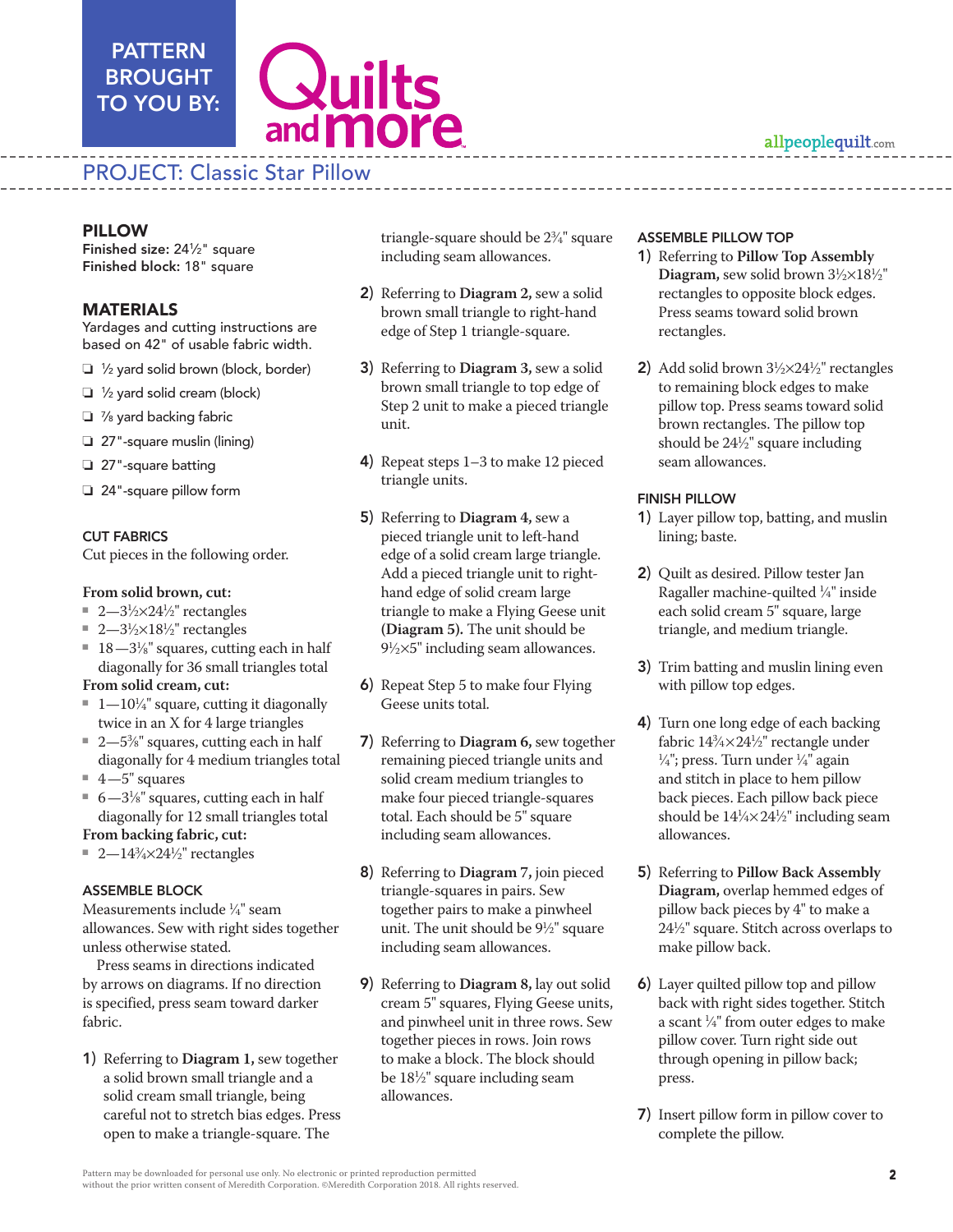

#### Color Option: Fall Pillow апре Liz Gordon 6/19/18



DIAGRAM 1



DIAGRAM 2



DIAGRAM 3



DIAGRAM 4





DIAGRAM 5



DIAGRAM 6